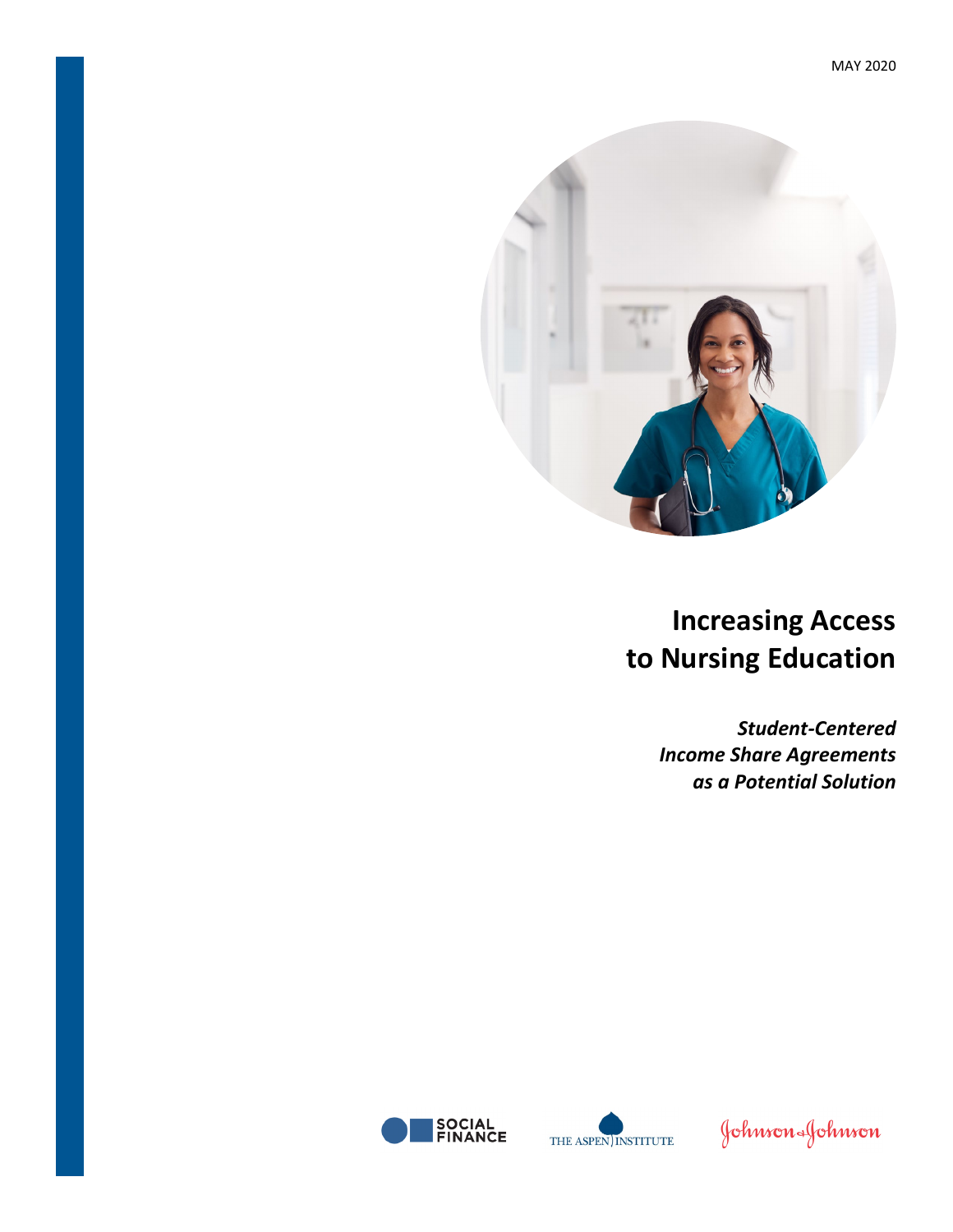**An Essential Health Care Profession**

> **Nursing is critical to our health system.** In the context of an aging population and growing physician shortages, the future of nursing is key to the future of health care in America.

> The COVID-19 crisis only reinforces how vital nurses are. As the pandemic further exposes the glaring need for more support, nurses are unretiring, nursing students are clamoring to help, and calls are growing to expedite the immigration process for foreign nurses.

## *"The future of nursing is key to the future of health care in America."*

But things are askew in the world of nurse education. Though need is increasing, education opportunities are not keeping pace. By 2030, the Department of Health and Human Services projects a shortage of over 150,000 licensed practical nurses (LPNs) nationwide. Though the registered nurse (RN) supply looks better, there will be a shortage in seven states, four of which — California, Texas, New Jersey, and South Carolina — will face deficits of greater than [1](#page-1-0)0,000 nurses.<sup>1</sup>



*RN & LPN Supply & Demand Projections*

Today, private and government loans represent the primary financing source for education, but the scale of tuition reimbursement, loan forgiveness, and scholarships is vastly insufficient relative to the need. Data from the National Student Nurses Association indicates an average undergraduate nursing debt of  $$30,000.<sup>2</sup>$  $$30,000.<sup>2</sup>$  $$30,000.<sup>2</sup>$ 

Others are locked out altogether. In low-income and underserved communities, participation rates are especially low. High education costs, inequitable financing options, and minimal wraparound supports close out opportunities for upskilling and good, socially impactful jobs.

<span id="page-1-0"></span><sup>&</sup>lt;sup>1</sup> U.S. Department of Health and Human Service, ["Supply and Demand Projections of Nursing Workforce: 2014-2030,](https://bhw.hrsa.gov/sites/default/files/bhw/nchwa/projections/NCHWA_HRSA_Nursing_Report.pdf)" 2018.

<span id="page-1-1"></span><sup>&</sup>lt;sup>2</sup> Nursing Economics, ["Nursing Student Loan Debt: A Secondary Analysis of the National Student Nurses' Association Annual Survey of New Graduates,"](https://www.ncbi.nlm.nih.gov/pubmed/26267967) 2014.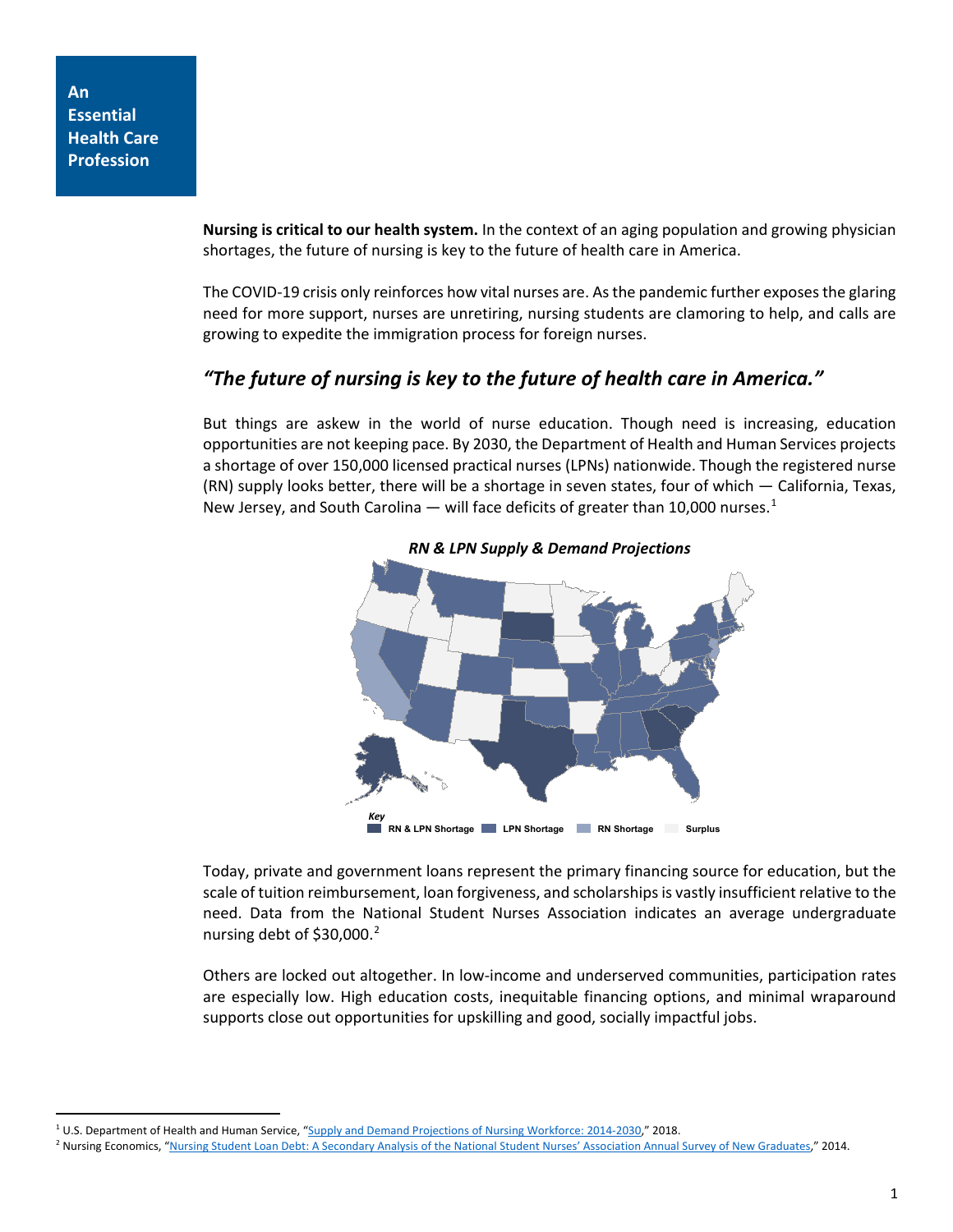When a nursing student takes out a loan, they assume real risk — with no guarantee of employment or a living wage. Income share agreements (ISAs) are different; they're innovative financing mechanisms in which students pay only if they're successful at getting good jobs.

An ISA redistributes risk between students, education and training providers, and capital providers. Private funders and education and training providers cover the upfront cost of tuition, and students repay the cost of their tuition as a percentage of their future income — only if they earn above a certain income level. Unlike loans, ISAs offer meaningful downside protection for students: Students don't pay unless they find good-paying jobs.

Everyone is aligned on helping students make it through their education program and find high-wage jobs. In service of those goals, student-friendly ISAs also offer wraparound services such as coaching, emergency funds, and transportation subsidies to support students.



When an ISA is impact-focused in this way, giving students access to solid wraparound support services to help them persist and graduate, offering favorable terms with student safeguards, and ensuring education providers have clear skin in the game, we call it a [Career Impact Bond](https://socialfinance.org/career-impact-bonds/) (CIB).

**ISAs to Support Nursing Education**

> Across the country, ISAs have expanded access to coding bootcamps, vocational training programs, and even public universities like Purdue and the University of Utah. In 2019, Johnson & Johnson, the Aspen Institute, and Social Finance partnered to assess if ISAs could similarly increase access to nurse education, particularly for LPN and accelerated RN programs.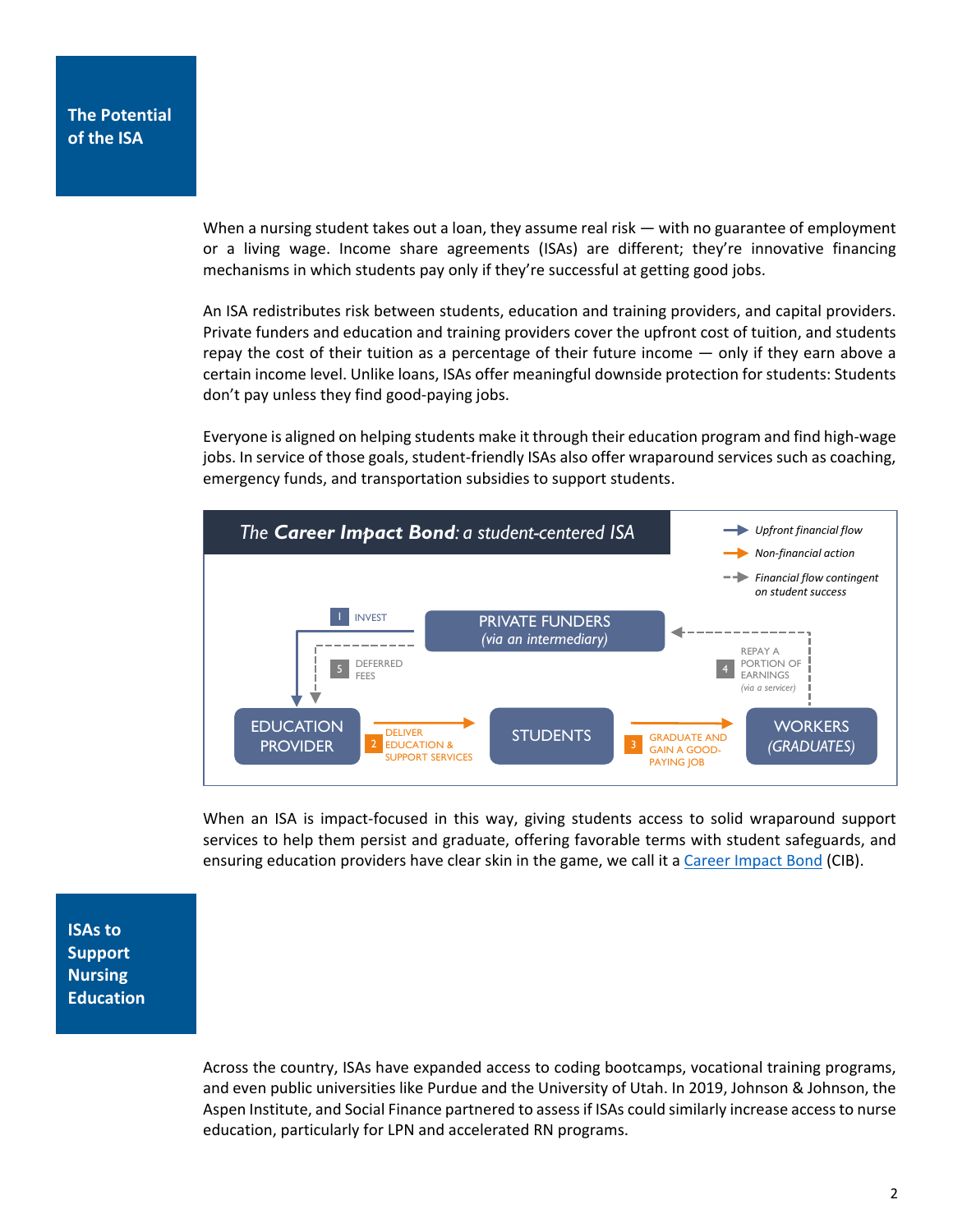We found common three barriers limiting talent from entering the nursing workforce:

- **High cost.** Becoming a nurse is expensive and time-intensive. It takes at least nine months for an LPN and up to four years for an RN, with costs ranging from tens of thousands to hundreds of thousands of dollars.
- **Limited, unequitable financing options.** Loans serve as the first and last financing option for most nursing students. High interest rates and credit requirements lock out many from a nursing education. And for those who do access loans, student debts may hinder further education to advance up the nursing career ladder.
- **Capacity constraints.** Many U.S. nursing schools are constrained in their ability to scale education programs due to limited clinical placement opportunities, physical resources, and nurse educators.

From our analysis of the nursing workforce and conversations with national experts, we believe the country is facing an inflection point in the future of nursing. A real opportunity exists to address systemic nursing shortages and growing health disparities by dramatically scaling the number of nurses we educate each year. ISAs could help accelerate the growth of nursing programs and unlock opportunities for a new generation of nurses.

Realizing the potential of the ISA mechanism means scaling up great education and training providers. To that end, Social Finance is deploying \$40-\$50 million of catalytic capital out of its impact investment fund, the UP Fund, to support 8 to 12 student-centered CIBs in nursing and other highdemand, high-growth sectors. With the right financial support and wraparound service capacity, education providers can help more students find meaningful employment as nurses.

## *We are now looking for high-quality nursing programs to partner with us to launch the first-ever nursing CIB.*

The right partners have:

- **A track record of student success.** We work with programs with strong outcomes data, including high rates of program completion, job placement, and strong starting salaries.
- **Robust employer and community relationships.** Students can access clinical placements while in school and have clear pathways to full-time employment.
- **Great value.** The cost and duration of education matches the expected earning potential of graduates.
- **Capacity to scale.** We see ISAs as accelerators for programs to access new talent. Providers fit for ISAs have deep student recruitment and outreach capabilities, the physical resources and infrastructure to accommodate more students, and the ability to attract and retain highquality faculty.

If you want to learn more about student-centered ISAs, contact us today.

### **Contacts**

Hydie Hudson Director, Social Finance hhudson@socialfinance.org

Harrison Siegel Associate Director, Social Finance hsiegel@socialfinance.org